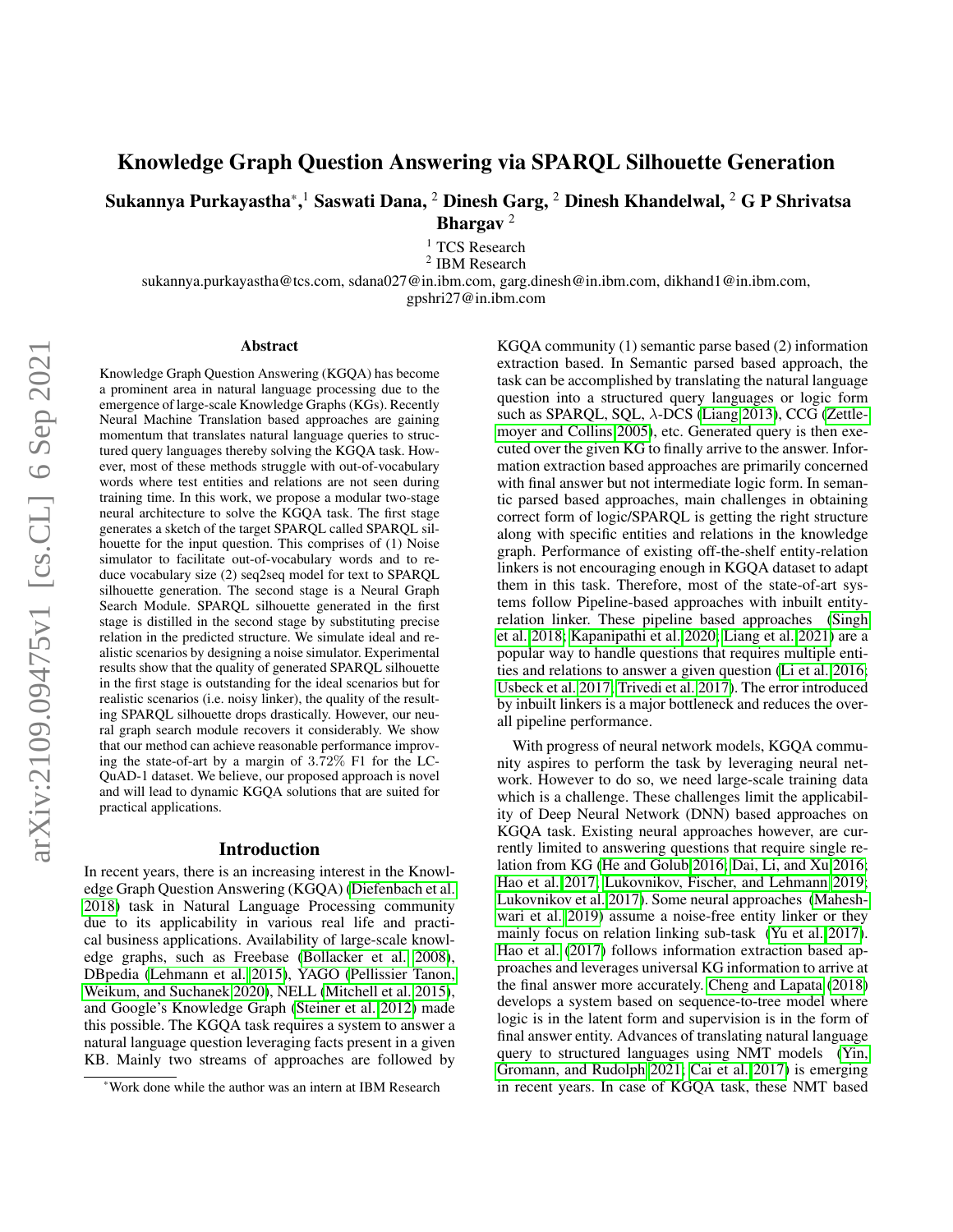<span id="page-1-0"></span>

Figure 1: A high level view of our proposed two stage neural architecture for KGQA.

methods suffer from out-of-vocabulary words and there is no explicit provision to handle unseen entities/relations at testtime. However, we believe that the core challenges involved in performing KGQA task via NMT methods is not explored fully and there is a significant scope for further investigation. Motivated by these observations, in this paper, we propose a novel *two-stage neural architecture* (see Figure [1\)](#page-1-0) to answer KG based questions that need multiple entities and relations to answer them.

The main contributions of this work are as follows:

- 1. In Stage-I, a sketch of SPARQL called *SPARQL silhouette* is generated for input question. A noise simulator is designed in this module to devise three different kinds of masking strategies to simulate varying levels of noise introduced in entity/relation linking process.
- 2. In Stage-II, a simple and novel BERT based *neural graph search module* (NGS) is proposed which corrects predicted relations in the SPARQL silhouette. Purpose of having this module is to overcome performance limitation that arises due to the weaknesses of entity/relation linker present in the first stage.
- 3. An ideal entity/relation linker having  $100\%$   $F_1$  score is simulated and shown that the quality of generated SPARQL silhouette is high  $-83.08\%$   $F_1$  for LC-QuAD-1 and  $55.3\%$  Macro  $F_1$  QALD for QALD-9.
- 4. Realistic scenario is simulated and shown that as  $F_1$  of the linker goes down, quality of the resulting SPARQL silhouette drops drastically. Finally, integrating Stage-II module with Stage-I boosts the performance significantly and improves the SOTA by a margin of  $3.72\%$   $F_1$  for LC-QuAD-1 dataset.

# Related Work

In the beginning KGQA task was centralized in two directions either semantic parsed based [\(Unger et al. 2012;](#page-8-12) [Be](#page-7-12)[rant et al. 2013;](#page-7-12) [Reddy, Lapata, and Steedman 2014;](#page-8-13) [Bast](#page-7-13) [and Haussmann 2015;](#page-7-13) [Abujabal et al. 2017\)](#page-7-14) approaches or information retrieval based [\(Bast and Haussmann 2015;](#page-7-13) [Yao and Van Durme 2014;](#page-8-14) [Dong et al. 2015\)](#page-7-15). Most of the earlier semantic parsed based approaches used handcrafted rules. We limit our discussion only to end-to-end neural approaches.

# Deep Neural Network Based Approaches

With availability of large-scale datasets, DNN based techniques have made huge improvements in machine reading comprehension tasks [\(Nguyen et al. 2016;](#page-8-15) [Rajpurkar et al.](#page-8-16) [2016;](#page-8-16) [Joshi et al. 2017\)](#page-7-16). This motivated NLP researchers to apply DNN technique to translate natural language question to structure database query languages [\(Yu et al. 2018;](#page-8-17) [Wang et al. 2020;](#page-8-18) [Hosu et al. 2018;](#page-7-17) [Choi et al. 2021\)](#page-7-18). For KGQA, datasets like SimpleQuestions [\(Bordes et al. 2015;](#page-7-19) [He and Golub 2016\)](#page-7-7), where only one entity and one relation are required to answer a question, performance of DNN models is already approaching the upper bound [\(Petrochuk](#page-8-19) [and Zettlemoyer 2018\)](#page-8-19). To solve simple QA [He and Golub](#page-7-7) [\(2016\)](#page-7-7) use a char-level LSTM based encoder for the question and a char-level CNN to encode predicates/entities in KB. An attention based LSTM decoder is used to generate the topic entities and predicates. Whereas, to solve the complex KGQA task [\(Bao et al. 2016;](#page-7-20) [Su et al. 2016;](#page-8-20) [Trivedi](#page-8-6) [et al. 2017;](#page-8-6) [Dubey et al. 2019\)](#page-7-21) it requires multiple KG facts. To answer complex questions, [Hao et al.](#page-7-9) [\(2017\)](#page-7-9) first identify a topic entity from the question using FreeBase API and collect its 2-hop neighbours as potential answers. A crossattention based Neural Net encodes the question w.r.t candidate answer aspects. Then they rank the candidates with similarity score based ranker without generating any intermediate logic form. Whereas, [Maheshwari et al.](#page-8-9) [\(2019\)](#page-8-9) start with the gold entity in the question to generate the n-hop core chain of candidates. Then a bi-LSTM based slot matching model encodes the question and candidate core chains which are then ranked later. [Cheng and Lapata](#page-7-10) [\(2018\)](#page-7-10) use a bi-LSTM encoder and stack-LSTM decoder to generate logical forms with weak supervision.Recently NMT [\(Vaswani et al.](#page-8-21) [2017;](#page-8-21) [Bahdanau, Cho, and Bengio 2015\)](#page-7-22) based methods have also been used to solve KGQA task where a *seq2seq* model [\(He and Golub 2016;](#page-7-7) [Dai, Li, and Xu 2016;](#page-7-8) [Hao](#page-7-9) [et al. 2017;](#page-7-9) [Liang et al. 2017;](#page-7-23) [Cheng and Lapata 2018\)](#page-7-10) converts the natural language question directly into a logic form. [Yin, Gromann, and Rudolph](#page-8-11) [\(2021\)](#page-8-11) use CNN based seq2seq models to generate SPARQL queries from natural language questions. Their vocabulary for sparql generation is limited to the entities/relations seen during training. However, their performance reduces drastically if the overlap of entities and relations in the training and test sets differ as seq2seq models suffers from out-of-vocabulary words. Table [1](#page-2-0) shows the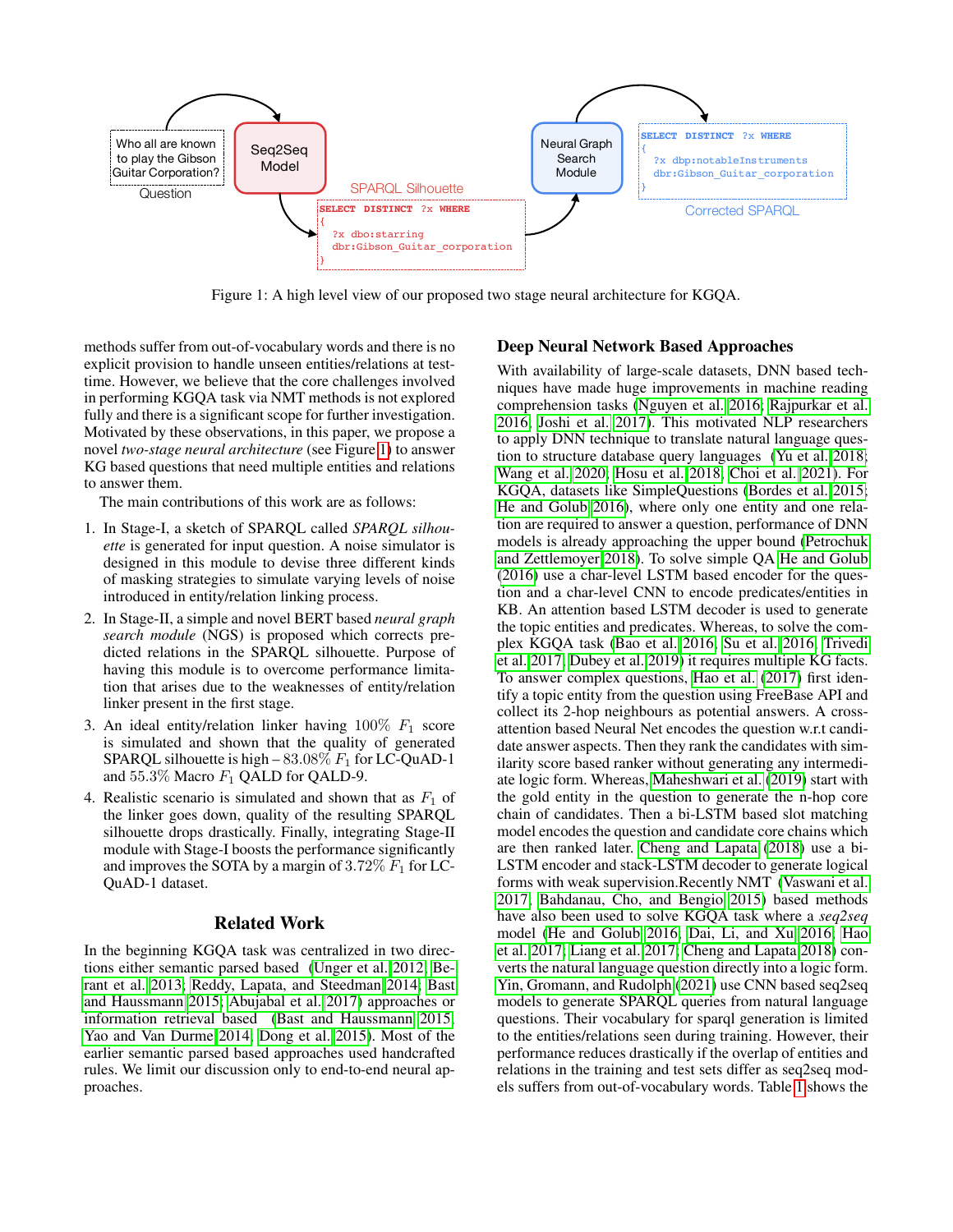<span id="page-2-0"></span>

| Approach                         | <b>Ouestion</b><br><b>Complexity</b> | <b>Unseen</b>  | <b>Intermediate Supervision</b><br><b>Entities</b> Logic Form |        |
|----------------------------------|--------------------------------------|----------------|---------------------------------------------------------------|--------|
| (He and Golub 2016)              | Simple                               | Yes            | Yes                                                           | Strong |
| (Yin et al. 2016)                | Simple                               | Yes            | No.                                                           | Strong |
| (Hao et al. 2017)                | Complex                              | <b>Yes</b>     | N <sub>0</sub>                                                | Strong |
| (Maheshwari et al. 2019)         | Complex                              | N <sub>0</sub> | Yes                                                           | Strong |
| (Cheng and Lapata 2018)          | Complex                              | Yes            | Yes                                                           | Weak   |
| (Yin, Gromann, and Rudolph 2021) | Complex                              | N <sub>0</sub> | Yes                                                           | Strong |
| Our Approach                     | Complex                              | Yes            | Yes                                                           | Strong |

Table 1: Comparison of our approach with other neural network-based approaches.  $2^{nd}$  column represents whether the approach can handle simple/complex questions.  $3^{rd}$  column represents whether the approach can handle the unseen entities or not.  $4^{th}$ represents if the approach generates an intermediate logic form or not.  $5<sup>th</sup>$  column represents the type of supervision required to train the model; Strong means supervision using the manually annotated logical forms, whereas weak refers to supervision by providing only the correct denotations.

comparison of our approach with the neural network based previous approaches. To the best of our knowledge, our work is the first of its kind of solving KGQA task which considers multiple relations and used NMT method that handle outof-vocabulary situation by designing noise simulator with masking strategy.

### The KGQA Task

In KGOA, we are given a Knowledge Graph  $\mathcal G$  comprising of an entity set  $\mathcal{E}$ , a relation set  $\mathcal{R}$ , and a set of knowledge facts  $F$ . The knowledge facts are expressed in the form of triples;  $\mathcal{F} = \{ \langle e_s, r, e_o \rangle \} \subseteq \mathcal{E} \times \mathcal{R} \times \mathcal{E}$ , where  $e_s \in \mathcal{E}$  is known as *subject* or *head* entity,  $e_o \in \mathcal{E}$  is known as *object* or *tail* entity, and r is a relation which connects these two entities. These entities (relations) form the nodes (edges) of the KG. The task now is to identify the subset of entities from  $\mathcal E$  that constitute the answer of a given question  $Q$  in the natural language form. The most common family of approaches for the KGQA task is *semantic parsing* where, the given question  $Q$  is first translated into an SPARQL query  $S$ which is then executed over the KG so as to get the answer set. For developing a system to convert a question into the corresponding SPARQL query, we are given a set of training data  $\{Q_i, S_i, A_i\}_{i=1}^n$ , where  $Q_i$  is a question (in natural language text),  $S_i$  is the SPARQL query, and  $A_i$  is the answer set obtained by executing  $S_i$  on  $G$ . The proposed system consists of two stage neural modules. In the Stage-I, seq2seq module generates a SPARQL silhoutte with specific entities. Relations predicted in this module are corrected by the Stage-II, *neural graph search module*.

# Stage-I: Seq2Seq Model

Sequence-to-sequence model have achieved state-of-the-art performance in machine translation [\(Yin and Neubig 2017\)](#page-8-23) task. Encoder-decoder architecture of seq2seq models can vary from RNN, CNN based to transformer models. Prior research shows [\(Yin, Gromann, and Rudolph 2021\)](#page-8-11) that CNN based seq2seq model performs best among these for translating natural language to SPARQL query. Our preliminary experimental results were consistent with this fact since

the CNN based model performed the best. Hence, we moved ahead with the CNN based seq2seq model as our base model for Stage I. Figure [2](#page-3-0) shows the architecture of Stage-I. An external entity/relation linker is used to detect surface form mentions of the entities/relations in the question text and linking the same to the underlying KG (DBpedia here). We designed a noise simulator for adapting the data to be in necessary format for seq2seq model.

# Noise Simulator

Purpose of designing noise simulator is twofold: (i) To simulate varying levels of noise in the entity/relation linking process (ii) To mask mentions and entities/relations in the question text and SPARQL.

[Need for Masking] Masking helps in two ways: (1) handling test entities/relations that are unseen during training (2) reducing vocabulary size as KGs contain a large number of entities and relations. A simple neural seq2seq model which translates natural language question into a SPARQL query will struggle to output some of the entities/relations during test time that are unseen during training time and hence will not be available in the output vocabulary. In the absence of linking and masking, our elementary experiments shows the performance of seq2seq model bo be very low with F1 score 16% which was expected. This outcome is

<span id="page-2-1"></span>

| <b>Dataset</b> | <b>Statistics</b> | Val  | <b>Test</b> |
|----------------|-------------------|------|-------------|
| LC-OuAD-1      | Entities (dbr)    | 52.3 | 46.8        |
|                | Properties (dbp)  | 97.2 | 98.3        |
|                | Ontologies (dbo)  | 96.5 | 94.6        |
| OALD-9         | Entities (dbr)    | 27.1 | 25.9        |
|                | Properties (dbp)  | 0.0  | 16.9        |
|                | Ontologies (dbo)  | 47.8 | 38.3        |

Table 2: % of the entities and relations in val and test sets that are available within train set's gold SPARQLs.

obvious given the statistics in Table [2](#page-2-1) which captures percentage of entities and relations (i.e. properties and ontology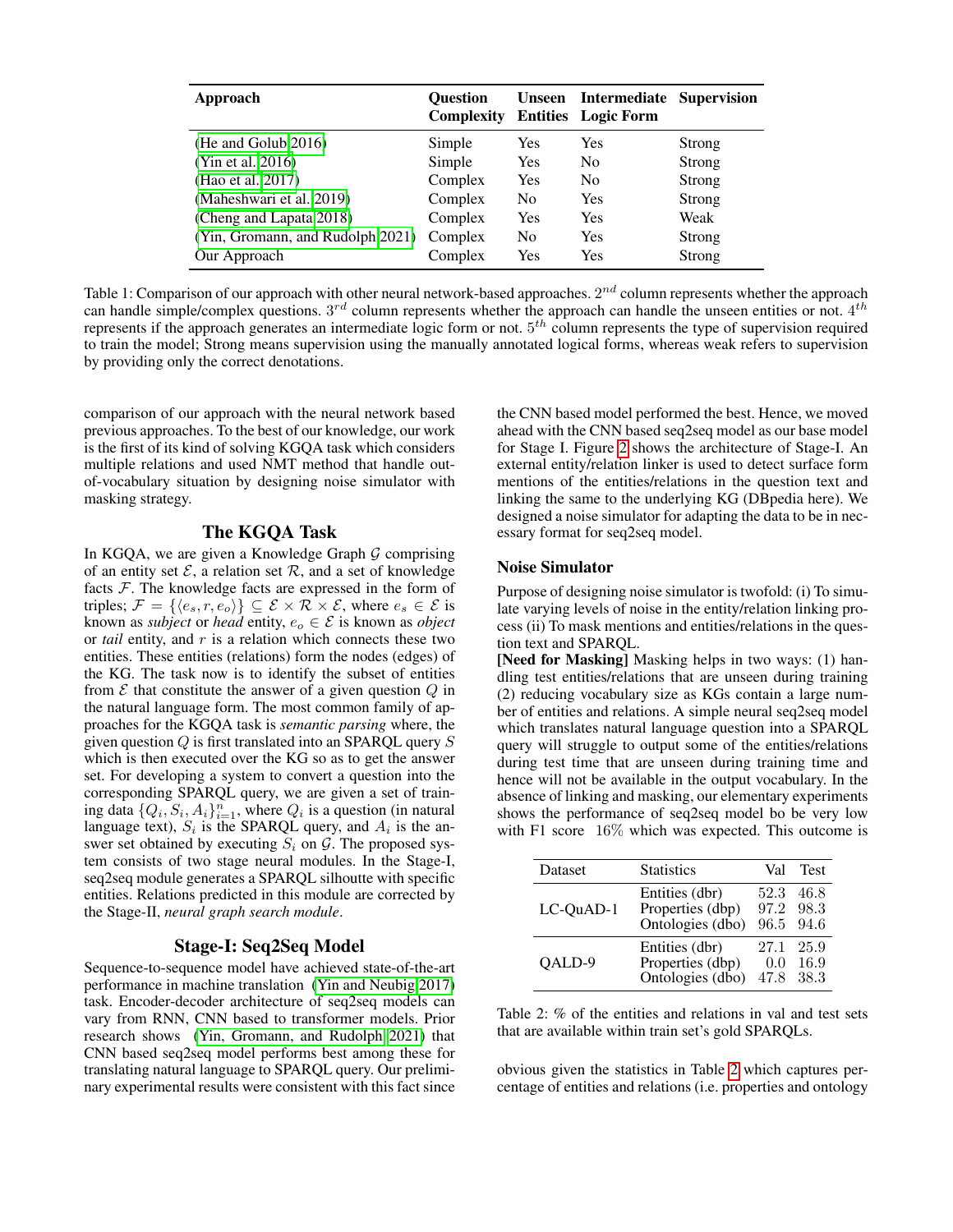<span id="page-3-0"></span>

Figure 2: A detailed architecture of Stage-I.

in DBpedia) in validation and test sets that are available in the training set. This suggest that entity and relation linker is must for any neural model. Even if we use only neural models with perfect linkers, our SPARQL vocabulary dictionary will be over growing which becomes difficult to manage. To handle the situation of increasing SPARQL vocabulary dictionary, we need masking/tagging techniques to mask entities and relations.

[Scenario 'A': Noise-Free Linking] In this scenario, we simulate an entity and relation linker that has  $100\%$   $F_1$ . For this, we pick all entities/relations from the gold SPARQL and pretend as if they were the output of the linker (see Figure [7](#page-9-0) in appendix). We begin with extracting all the entities and relations from the gold SPARQL using their prefixes (*dbr* for entities and *dbp* or *dbo* for relations). Next, we pick these entities and relations, and align the same with *surface-form mention text* in the given question. We observe that entities match exactly with substrings in the questions most of the time (e.g. *Austin College* in Figure [7](#page-9-0) of the appendix). For relations, an exact match is not always possible, e.g., a given relation dbo:film is semantically best aligned to word *movies* in the question. We use pre-trained fastext embeddings [\(Bojanowski et al. 2017\)](#page-7-24) to represent words and relation and compute cosine similarity between each word in the question and the given relation. The highest-scoring word is considered as the aligned word. After identifying mentions of entities/relations, we mask them in question text and the corresponding gold SPARQL query. This masked pair is subsequently supplied to the seq2seq module as a training example.

[Scenario 'B': Partly Noisy Linking] Purpose of this scenario is to allow partial noise in the entity/relation linking process. For this, we first feed the natural language question into an external entity/relation linker. The linker returns two things: (i) A set of surface form mentions for entities/relations in the question text, and (ii) Linked entities/relations for these mentions. We take linker's output and find intersection of these entities/relations with the entities/relations present in the gold SPARQL. These common entities/relations are masked in the SPARQL query. Also, their corresponding surface forms are masked in the question text. In order to mask the surface forms in the question, we use exact match and string overlap based *Jaccard similarity*. Figure [8](#page-9-1) in appendix illustrates this scenario.

[Scenario 'C': Fully Noisy Linking] Goal here is to simulate a completely realistic scenario where we rely entirely

<span id="page-3-1"></span>

Figure 3: An illustrative example for Scenario 'C'.

on an external entity/relation linker. For this, we feed input question to the entity/relation linker and get the suggested surface form mentions and linked entities/relations. We mask each of these suggested mentions using exact match and partial match. Corresponding SPARQL query's entities and relations are also masked based on the suggestions. This scenario is depicted in Figure [3.](#page-3-1)

# Convolutional **Seq2Seq** Model

The pair of masked question and SPARQL query obtained from the noise simulator, under any noise scenario, is fed to a *Convolutional Neural Network (CNN)* based *seq2seq* model [\(Gehring et al. 2017\)](#page-7-25). As shown in Figure [4,](#page-4-0) this model reads the entire masked question and then predicts the corresponding masked SPARQL query token-by-token in a left-to-right manner. This seq2seq model consists of the following key components.

[Input Embedding Layer] Both encoder and decoder consist of an embedding layer that maps each input token to a point-wise summation of its word embedding and positional embedding. The embedding of each word is initialized randomly. In order to capture the sense of order, the model is provisioned with the positional embedding.

[Convolution + Pooling Layers] The token embeddings obtained from the previous layer are fed to the multiple convolution and pooling layers. Each convolution layer consists of a 1-dimensional convolution followed by Gated Linear Units (GLU) [\(Dauphin et al. 2017\)](#page-7-26). Residual connections [\(He et al. 2016\)](#page-7-27) are added from input to the output of each convolution layer.

[Multi-Step Attention] Each decoder layer comprises a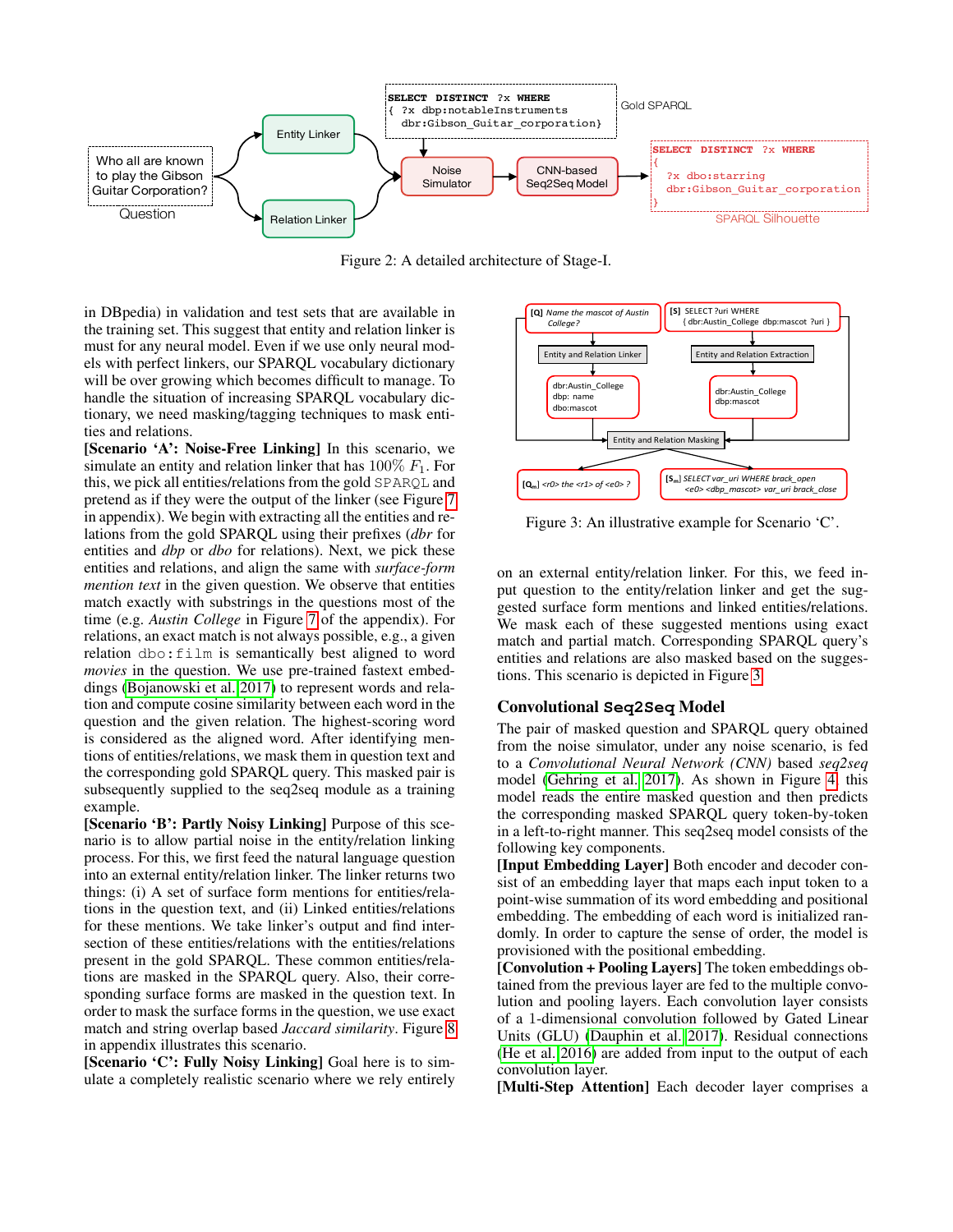<span id="page-4-0"></span>



Figure 5: Architecture of neural graph search module. (a) Relation Classifier. This module predicts relation for a given entity (b) Ontology Type Classifier. This module predicts *rdf:type* ontology class.

Figure 4: A CNN-based Seq2Seq model for KGQA. We have assumed noise-free linking scenario here.

convolution layer followed by a multi-step attention layer. This multi-step attention is used to find the attention scores from a particular decoder state to the source tokens. Attention between decoder state  $d_i$  (after  $i^{th}$  layer) of the last token in generated sequence so far and state  $z_j$  of the  $j^{th}$ source element (after last encoder layer) is computed as:  $a_j^i = exp(d_i \cdot z_j) / \sum_{t=1}^m exp(d_i \cdot z_t)$  where, m is the number of source elements. The context vector,  $c_i$ , is now computed as,  $c_i = [\sum_{j=1}^m a_j^i (z_j + e_j)] + d_i$  where,  $e_j$  is the input embedding for the source element j.

[Output Layer] Finally, output at a particular time step is calculated over all the Z possible tokens,  $P(z_{t+1}|z_1,\ldots,z_t,X) = softmax(W d_L + b)$  where  $P(z_{t+1}|\cdot) \in \mathbb{R}^Z$ , and W, b are trainable parameters.  $d_L$  is the decoder state of last target element at the last layer L. X is the input sequence.

[Training Loss:] The model is trained using *label smoothed cross-entropy loss* given by following expression (for single training example)  $L(\theta) = -(1/N) \cdot \sum_{n=1}^{N} \sum_{z=1}^{Z} q(y_n =$  $z|y_{n-1}) \cdot \log P_{\theta}(y_n = z|y_{n-1})$  where, N is the number of words in output sequence and  $y_n$  is the first n tokens of output sequence.  $P_{\theta}(y_n = z | y_{n-1})$  is model's probability to output token  $z$  given  $y_{n-1}$  sequence generated so far. The quantity  $q(y_n = z|y_{n-1})$  is equal to  $\gamma$  if  $f(y_n) = z$  and  $(1 - \gamma)/(Z - 1)$  o/w, where  $\gamma \in [0, 1], \gamma > 1/Z$ .

# Stage-II: Neural Graph Search Module

While working with LC-QuAD-1 and QALD-9 datasets, our error analysis on output of Stage-I revealed that entity linking performance is reasonably good but the same is not true for relation linking. Existing literature [\(Wu et al. 2020;](#page-8-24) [Li et al. 2020\)](#page-7-28) also show enough evidences of achieving high performance on the entity linking task, whereas relation linking turns out to be harder due to complexity of natural language. Because of this, we have most of the entities within a SPARQL silhouette generated by Stage-I as correct but the relations are incorrect. Graph search module in Stage-II takes a SPARQL silhouette as input and produces an improved version of the same by replacing incorrect rela-tions(See Figure [10](#page-10-0) in appendix for an example).<sup>[1](#page-4-1)</sup> This is a BERT-based module and its architecture is shown in Figure [5.](#page-4-0) This module works as follows.

- 1. One-by-one, we consider each triple  $\langle e_s, r, e_o \rangle$  in the  $SPARCL$  silhouette and try correcting its relation  $r$ through this module. Note, in triple  $\langle e_s, r, e_o \rangle$ , at least one of the entity must be an existential variable unless it is an *rdf:type* relation, which we handle separately. We consider this triple for the correction only if the other entity is grounded to some KB entity and that grounded entity could be in subject (or object) position.
- 2. For each such triple identified in the previous step, we

<span id="page-4-1"></span><sup>&</sup>lt;sup>1</sup>It is easy to extend this idea and perform an iterative graph searching when entity linker performance is also low.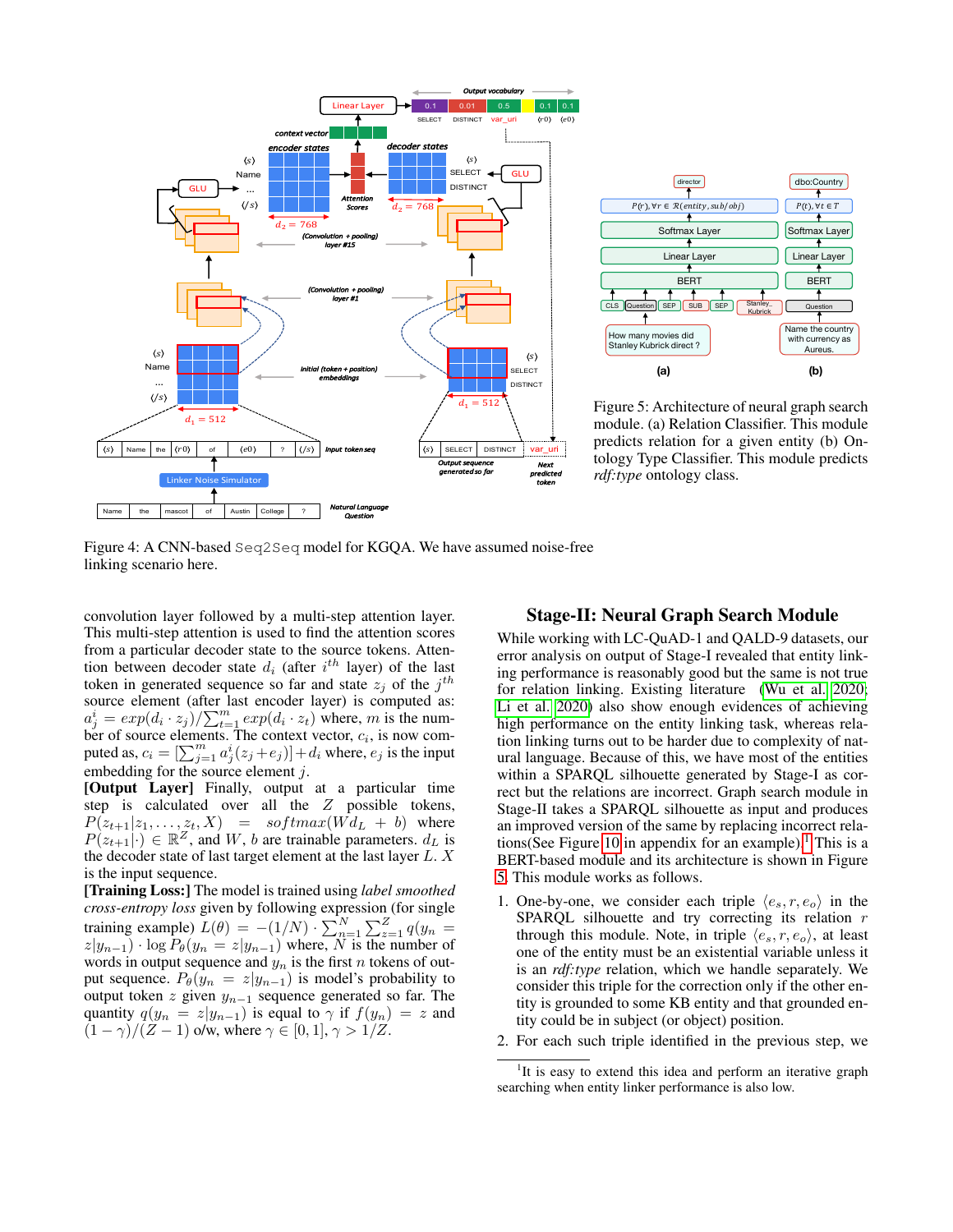prepare input in the following format: [CLS] Q [SEP] [SUB (or OBJ)] [SEP]  $e_s$  (or  $e_o$ ). Here, Q is token sequence of input question text and [SUB (or OBJ)] is special token depending on whether the grounded entity is in subject (or object) position (refer Figure [5a](#page-4-0)). We also pass grounded entity ( $e_s$  or  $e_o$ ) as the last element of this input. [CLS] and [SEP] are special tokens from BERT vocabulary.

- 3. We feed above input sequence of tokens into the BERT layer of graph search module. The output is passed through a linear layer followed by a *softmax* layer. This softmax layer induces a probability score  $p_r$  for each relation  $r \in \mathcal{R}$  in the given KG. While training, we use the following loss function (given for single example):  $\ell = (1 - \alpha) * (\ell_c) + (\alpha) * (\ell_{gs})$ . Here,  $\ell_c$  denotes standard cross entropy loss between predicted probabilities  ${p_r}_{r \in \mathcal{R}}$  and the gold relation. The graph search loss term  $\ell_{as}$  forces the predicted probabilities to be low for all those relations which are invalid relations (in the given KG) for corresponding input entity  $e_s$  (or  $e_o$ ) in the input position (subject or object). For this, we assume a uniform probability distribution over all such valid relations and compute its cross entropy loss with  $\{p_r\}_{r \in \mathcal{R}}$ .  $\alpha$  is a hyperparameter.
- 4. During inference, at softmax layer, we restrict the outputs only to those relations  $r \in \mathcal{R}$  which are valid relation for the input entity as being subject or object. For example, if input grounded entity is  $e_s$  then we restrict prediction to only those relations r for which  $\langle e_s, r, ?x \rangle$  is a valid triple for some grounding of  $?x$ . In DBpedia same relation can exist in the form of *'dbo'* and *'dbp'* for a specific entity. In such cases, we always pick the *'dbo'* version. Prediction is made based out of 61623 relations available in DBpedia.
- 5. If a relation r in a given triple is *rdf:type* then we handle them little differently. Note, in DBpedia, a triple containing *rdf:type* relation looks like this  $\langle ?x, rdf: type, dbo: type \rangle$  where,  $?x$  is a variable and *dbo:type* is the DB pedia ontology class of the entity ?x. For such triples, we maintain a separate version of the neural graph module (refer Figure [5b](#page-4-0)). Input to this module is [CLS] Q. We need to predict the corresponding ontology class *dbo:type*. DBpedia ontology contains 761 classes and hence, in this model, prediction is one of these 761 classes. This module is trained with standard cross-entropy loss. An example of the *rdf:type* classification would be to predict *dbo:Country* for the question *'Name the country with currency as Aureus?'*.

### Experiments

Datasets: We work with two different KGQA datasets based on DBpedia: LC-QuAD-1 [\(Trivedi et al. 2017\)](#page-8-6) and QALD-9 [\(Ngomo 2018\)](#page-8-25). LC-QuAD-1 contains 5000 examples and is based on the *04-2016 version* of the DBpedia. We split this dataset into 70% training, 10% validation, and 20% test sets (same as the leaderboard). QALD-9 is a multilingual dataset and is based on the *10-2016 version* of the DBpedia. Questions in this dataset vary in terms of reasoning nature (e.g. counting, temporal, superlative, comparative, etc.) and therefore, in terms of the SPARQL aggregation functions as well. This dataset contains 408 training and 150 test examples. We split the training set into 90% training and 10% validation sets.

Evaluation Metric: Performance is evaluated based on the standard precision, recall,  $F_1$  score for KGQA systems. For more detail please refer to .

Baseline: We compare our approach with three baselines: WDAqua [\(Diefenbach et al. 2020\)](#page-7-29), QAmp [\(Vakulenko et al.](#page-8-26) [2019\)](#page-8-26) and gAnswer [\(Zou et al. 2014\)](#page-8-27). WDAqua is a graph based approach where authors first develop SPARQL query based on four predefined patterns. In the second step they rerank generated candidates. QAmp used text similarity and graph structure based on an unsupervised message-passing algorithm. gAnswer is graph data driven approach and generate query graph to represent user intention.

#### Experimental Setup:

*1) Stage-I:* We use *Falcon* [\(Sakor, Singh, and Vidal 2019\)](#page-8-28) for entity/relation linking and experiment with all 3 noise scenarios. We use *fairseq*[2](#page-5-0) library for implementation of CNN based seq2seq model [\(Gehring et al. 2017\)](#page-7-25) compris-ing of 15 layers<sup>[3](#page-5-1)</sup>. and used Nesterov Accelerated Gradient (NAG) optimizer. We experimented with different values of hyperparameters and report results for the values yielding the best performance on the validation set. Details about tuning ranges and optimal values of all these hyperparameters are given in Table [6](#page-10-1) and Figure [9](#page-10-2) of appendix. We used 2 Tesla v100 GPUs for training seq2seq model.

*2) Stage-II:* For neural graph search module, we work with a pre-trained *BERT-base uncased model*. It consists of 12 transformer layers, 12 self-attention heads, and 768 hidden dimension. We used 1 Tesla v100 GPU for training.

## Results

Table [3](#page-6-0) compares the performance of our model with baseline models for the LC-QuAD-1 dataset. The first two rows are top entries in the LC-QuAD-1 leaderboard <sup>[4](#page-5-2)</sup>. The next set of rows show result of our approach. Our results of stage-II are under realistic scenario or full noise setting for entity/relation linking.

Table [4](#page-6-1) captures the performance of our approach on QALD-9 dataset. The first two rows in Table [4](#page-6-1) correspond to a baseline model and a top entry in the QALD-9 challenge [\(Ngomo 2018\)](#page-8-25). The next set of rows show performance of our model.

Insights: From Tables [3](#page-6-0) and [4,](#page-6-1) one can observe that performance of Stage-I under *No Noise* linking becomes an upper bound on the performance of seq2seq model. This means seq2seq model can achieve upto  $83.08\%$   $F_1$  for LC-QuAD-1 and 55.3% Macro  $F_1$  QALD for QALD-9 dataset if the entity/relation linker were to be 100% correct. The gap between the performance of *No Noise* linking (upper bound) and *Full Noise* linking (lower bound) illustrates how the performance

<span id="page-5-0"></span><sup>2</sup> https://github.com/pytorch/fairseq

<span id="page-5-1"></span><sup>&</sup>lt;sup>3</sup>We will release our code after the review period.

<span id="page-5-2"></span><sup>4</sup> http://lc-quad.sda.tech/lcquad1.0.html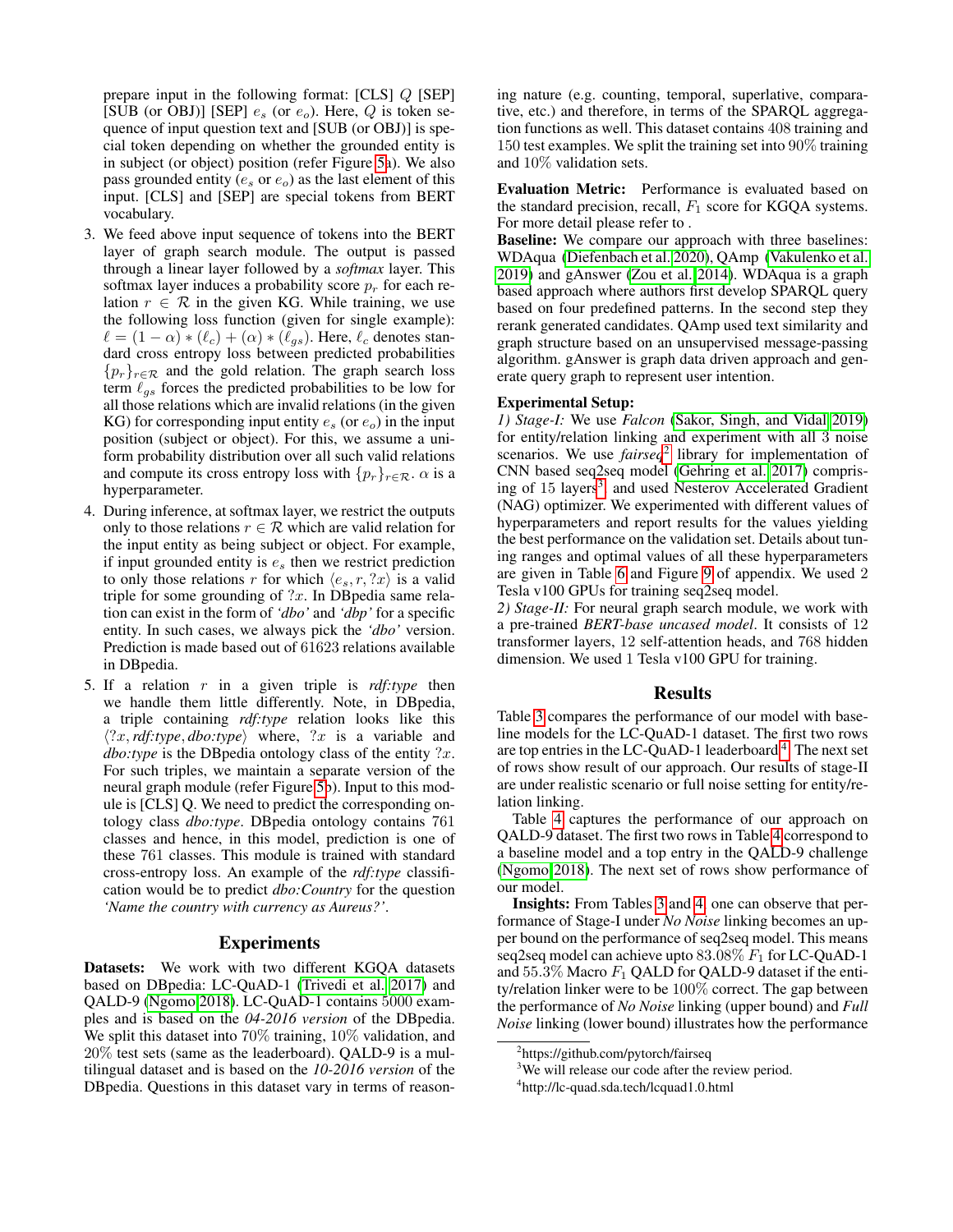<span id="page-6-0"></span>

| Model<br>Type     | Model<br>Name                                                            | AM | Prec. Recall               |                         | $F_1$                   |
|-------------------|--------------------------------------------------------------------------|----|----------------------------|-------------------------|-------------------------|
| <b>Baseline</b>   | WDAqua<br>QAmp                                                           |    | $-22.00$<br>$-25.00$ 50.00 | -38.00                  | 28.00<br>33.33          |
| Stage-I<br>(Ours) | No Noise<br>Part Noise 41.34 42.40 42.26<br>Full Noise 24.92 25.54 25.64 |    | 82.88 83.11                | 83.04                   | 83.08<br>42.33<br>25.59 |
| (Ours)            | Stage-II w/o type<br>w/ type                                             |    | 30.63 32.17 32.20          | 34.83 37.03 37.06 37.05 | 32.18                   |

Table 3: Test set performance on LC-QuAD-1 dataset.

<span id="page-6-1"></span>

| Model<br><b>Type</b> | Model<br>Name                                                 | AM           |                        |                        |              | Mac.<br>Mac. Mac. Mac. $\frac{Mac}{F_1}$<br>Prec. Rec. $F_1$ QALD |
|----------------------|---------------------------------------------------------------|--------------|------------------------|------------------------|--------------|-------------------------------------------------------------------|
| <b>Baseline</b>      | WDAqua<br>gAnswer -                                           |              | 26.1<br>29.3           | 26.7 25.0<br>32.7 29.8 |              | 28.9<br>43.0                                                      |
| Stage-I<br>(Ours)    | No Noise 29.9<br>Part Noise 13.1<br>Full Noise 11.1 82.6 23.0 |              | 80.4 42.1              | 63.9 28.7 22.4         | 40.9<br>20.6 | 55.3<br>39.6<br>36.0                                              |
|                      | Stage-II w/o type<br>(Ours) w/ type                           | 15.3<br>15.3 | 59.4 26.1<br>59.4 26.1 |                        | 23.3<br>23.3 | 36.2<br>36.2                                                      |

Table 4: Test set performance on QALD-9 dataset. Here Mac. means Macro and Rec. means Recall.

of entity/relation linker impacts the overall performance of KGQA. Further, the performance of Stage-II demonstrates how one can improve the lower bound numbers by adopting our proposed graph search module. For LC-QuAD-1, we gain  $11.46\%$  in  $F_1$  in Stage-II whereas, for QALD-9 this gain is only  $0.2\%$  in Macro  $F_1$  QALD. For QALD-9 dataset, the numbers in last two rows are same because we have only two questions with *rdf:type* and their classes belong to *YAGO* ontology so our model does not predict them. One may also observe that the overall performance after Stage-II improves the respective baseline in case of LC-QuAD-1 dataset but QALD-9 dataset it struggles.

Error Analysis: Reason for QALD-9 having low upper bound is its training set size being too small (367). Further analysis reveals that QALD-9 dataset has large variety of SPARQL keywords from a small train set. Figure [6](#page-6-2) captures the distribution of SPARQL keywords in QALD-9 dataset (excluding SELECT and DISTINCT keywords as they appear in almost all the questions). From this figure, its clear that number of questions varies from 3 to 37 for each category of SPARQL keywords which is too less for any neural model to learn from. We also trained our model with combining LC-QuAD-1 and QALD-9 dataset in both the stages. But it did not improve the performance of QALD-9 dataset because the nature of the SPARQL is very different in both the datasets. Because of these reasons, unlike LC-QuAD-1, the generated SPARQL silhouette in QALD-9 dataset has er-COurs) w/ by Pre 34.83 37.05 37.06 37.06 37.06<br>
Table 3: Test set performance on LC-QuAD-1 dataset.<br>
Model Model Model Model Model Model Model Model Model Model Model Model Model Model Model Model Model Model Model Model

<span id="page-6-2"></span>

Figure 6: Frequency of SPARQL keywords in QALD-9.

<span id="page-6-3"></span>

| <b>Dataset</b> |   | E/R Precision $(\%)$ Recall $(\%)$ |       |
|----------------|---|------------------------------------|-------|
| LC-OuAD-1      | E | 79.19                              | 85.60 |
|                | R | 43.74                              | 44.99 |
| OALD-9         | E | 78.00                              | 98.55 |
|                | R | 41.05                              | 37.17 |

Table 5: *Falcon* performance on entity (E) and relation (R) linking on test sets.

offers much smaller gain for QALD-9 relative to LC-QuAD-1. Lastly, Table [5](#page-6-3) which demonstrates the performance of Falcon linker on test set for both the datasets rules out the possibility of systematic data bias in terms of entity/relation linking. Though entity linking performance is reasonable for both the datasets, relation linking is consistently substandard for both the datasets. The poor performance of Falcon on relation linking also justifies a substantial gap between upper and lower bounds for both datasets.

Anecdotal Examples: Table [7](#page-11-0) of appendix shows examples from LC-QuAD-1 test set where our neural graph search module struggles to disambiguate between two very similar looking relations that exist in DBpedia for an entity. Table [8](#page-11-1) captures examples from QALD-9 test set where gold SPARQL have an intrinsic structure because the way in which corresponding facts are being captured within DBpedia. This makes it difficult for any KB agnostic techniques (such as seq2seq) to output such structures. Finally, Table [9](#page-12-0) shows examples from QALD-9 test set where gold SPARQL comprises infrequent SPARQL keywords making it hard for seq2seq model to learn about them.

### **Conclusions**

We propose a simple sequential two-stage purely neural approach to solve the KGQA task. We demonstrate that, if entity/relation linking tasks are done perfectly, then Stage-I, vanilla seq2seq neural module can produce impressive performance on KGQA task. However, in noisy realistic scenarios, it performs differently. We have proposed a novel Stage-II, a *neural graph search* module to overcome noise introduced by entity/relation modules. Our approach improves state-of-art performance for LC-QuAD-1 dataset. Though, for QALD-9 dataset due to the small training size and in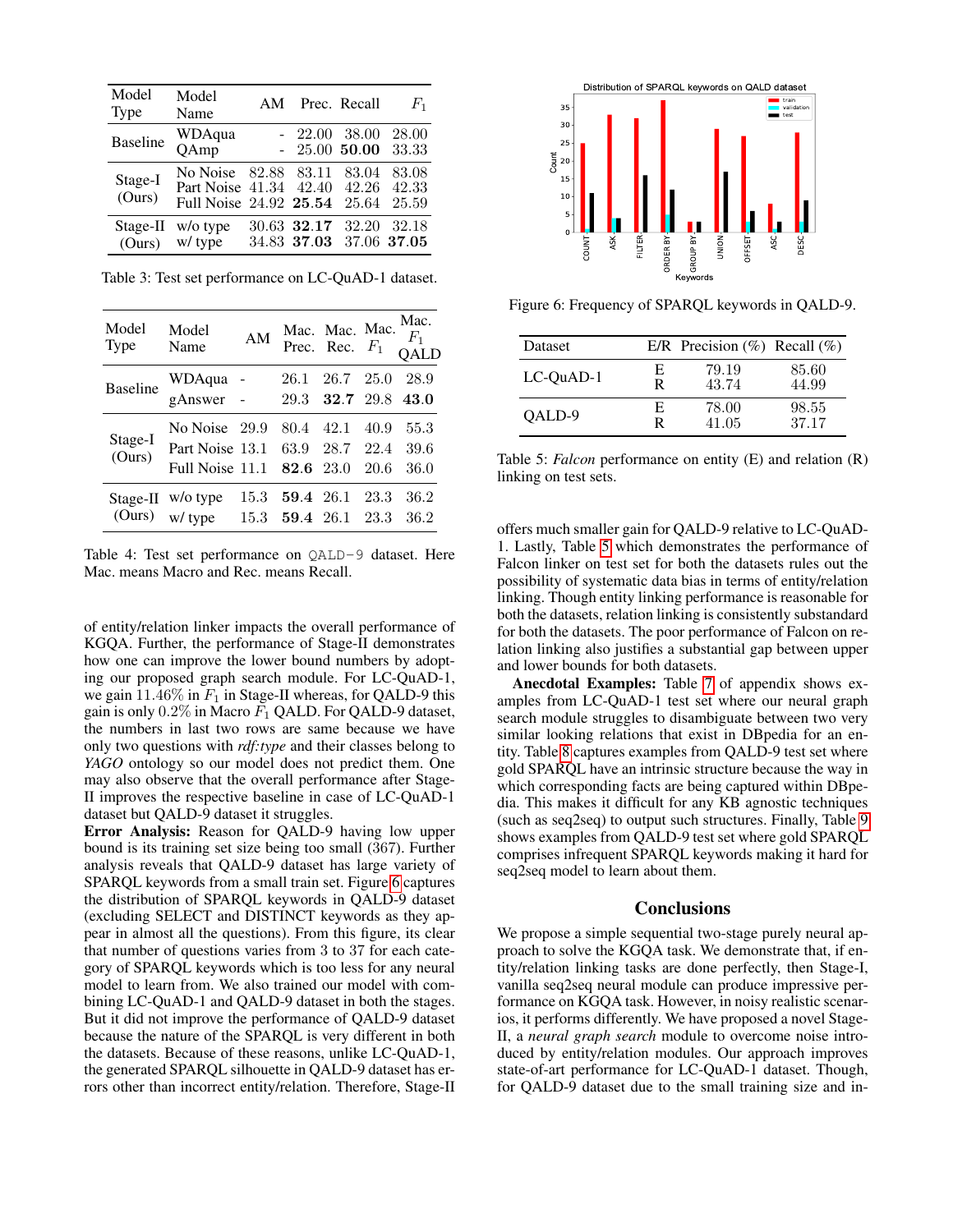trinsic nature of facts in DBpedia, our model struggles to improve state-of-art, we believe, this research demonstrates great potential of pure neural approaches to solve the KGQA task and opens up a new research direction.

# References

<span id="page-7-14"></span>Abujabal, A.; Yahya, M.; Riedewald, M.; and Weikum, G. 2017. Automated template generation for question answering over knowledge graphs. In *Proc. of WWW*, 1191–1200.

<span id="page-7-22"></span>Bahdanau, D.; Cho, K.; and Bengio, Y. 2015. Neural Machine Translation by Jointly Learning to Align and Translate. In *Proc. of ICLR*.

<span id="page-7-20"></span>Bao, J.; Duan, N.; Yan, Z.; Zhou, M.; and Zhao, T. 2016. Constraint-based question answering with knowledge graph. In *Proc. of COLING*, 2503–2514.

<span id="page-7-13"></span>Bast, H.; and Haussmann, E. 2015. More accurate question answering on freebase. In *Proc. of CIKM*, 1431–1440.

<span id="page-7-12"></span>Berant, J.; Chou, A.; Frostig, R.; and Liang, P. 2013. Semantic parsing on freebase from question-answer pairs. In *Proc. of EMNLP*, 1533–1544.

<span id="page-7-24"></span>Bojanowski, P.; Grave, E.; Joulin, A.; and Mikolov, T. 2017. Enriching word vectors with subword information. *Transactions of the Association for Computational Linguistics*, 5: 135–146.

<span id="page-7-1"></span>Bollacker, K.; Evans, C.; Paritosh, P.; Sturge, T.; and Taylor, J. 2008. Freebase: A collaboratively created graph database for structuring human knowledge. In *Proc. of ACM SIG-MOD*, 1247–1250.

<span id="page-7-19"></span>Bordes, A.; Usunier, N.; Chopra, S.; and Weston, J. 2015. Large-scale simple question answering with memory networks. *arXiv preprint arXiv:1506.02075*.

<span id="page-7-11"></span>Cai, R.; Xu, B.; Yang, X.; Zhang, Z.; Li, Z.; and Liang, Z. 2017. An encoder-decoder framework translating natural language to database queries. *arXiv preprint arXiv:1711.06061*.

<span id="page-7-10"></span>Cheng, J.; and Lapata, M. 2018. Weakly-Supervised Neural Semantic Parsing with a Generative Ranker. In *Proc. of CoNLL*, 356–367.

<span id="page-7-18"></span>Choi, D.; Shin, M. C.; Kim, E.; and Shin, D. R. 2021. Ryansql: Recursively applying sketch-based slot fillings for complex text-to-sql in cross-domain databases. *Computational Linguistics*, 47(2): 309–332.

<span id="page-7-8"></span>Dai, Z.; Li, L.; and Xu, W. 2016. CFO: Conditional focused neural question answering with large-scale knowledge bases. In *Proc. of ACL*.

<span id="page-7-26"></span>Dauphin, Y. N.; Fan, A.; Auli, M.; and Grangier, D. 2017. Language modeling with gated convolutional networks. In *Proc. of ICML*, 933–941.

<span id="page-7-29"></span>Diefenbach, D.; Both, A.; Singh, K. D.; and Maret, P. 2020. Towards a question answering system over the Semantic Web. *Semantic Web*, 421–439.

<span id="page-7-0"></span>Diefenbach, D.; Lopez, V.; Singh, K.; and Maret, P. 2018. Core techniques of question answering systems over knowledge bases: A survey. *Knowledge and Information systems*, 55: 529–569.

<span id="page-7-15"></span>Dong, L.; Wei, F.; Zhou, M.; and Xu, K. 2015. Question answering over freebase with multi-column convolutional neural networks. In *Proceedings of the 53rd Annual Meeting of the Association for Computational Linguistics and the 7th International Joint Conference on Natural Language Processing (Volume 1: Long Papers)*, 260–269.

<span id="page-7-21"></span>Dubey, M.; Banerjee, D.; Abdelkawi, A.; and Lehmann, J. 2019. Lc-quad 2.0: A large dataset for complex question answering over wikidata and dbpedia. In *Proc. of ISWC*, 69–78.

<span id="page-7-25"></span>Gehring, J.; Auli, M.; Grangier, D.; Yarats, D.; and Dauphin, Y. N. 2017. Convolutional sequence to sequence learning. In *Proc. of ICML*.

<span id="page-7-9"></span>Hao, Y.; Zhang, Y.; Liu, K.; He, S.; Liu, Z.; Wu, H.; and Zhao, J. 2017. An end-to-end model for question answering over knowledge base with cross-attention combining global knowledge. In *Proc. of ACL*, 221–231.

<span id="page-7-27"></span>He, K.; Zhang, X.; Ren, S.; and Sun, J. 2016. Deep residual learning for image recognition. In *Proc. of CVPR*, 770–778.

<span id="page-7-7"></span>He, X.; and Golub, D. 2016. Character-level question answering with attention. In *Proc. of EMNLP*, 1598–1607.

<span id="page-7-17"></span>Hosu, I. A.; Iacob, R. C. A.; Brad, F.; Ruseti, S.; and Rebedea, T. 2018. Natural language interface for databases using a Dual-Encoder model. In *Proceedings of the 27th International Conference on Computational Linguistics*, 514–524.

<span id="page-7-16"></span>Joshi, M.; Choi, E.; Weld, D. S.; and Zettlemoyer, L. 2017. TriviaQA: A Large Scale Distantly Supervised Challenge Dataset for Reading Comprehension. In *Proc. of ACL*, 1601–1611.

<span id="page-7-4"></span>Kapanipathi, P.; Abdelaziz, I.; Ravishankar, S.; Roukos, S.; Gray, A.; Astudillo, R.; Chang, M.; Cornelio, C.; Dana, S.; Fokoue, A.; et al. 2020. Question Answering over Knowledge Bases by Leveraging Semantic Parsing and Neuro-Symbolic Reasoning. *arXiv preprint arXiv:2012.01707*.

<span id="page-7-2"></span>Lehmann, J.; Isele, R.; Jakob, M.; Jentzsch, A.; Kontokostas, D.; Mendes, P. N.; Hellmann, S.; Morsey, M.; Van Kleef, P.; Auer, S.; et al. 2015. DBpedia – A large-scale, multilingual knowledge base extracted from Wikipedia. *Semantic Web*, 6: 167–195.

<span id="page-7-28"></span>Li, B. Z.; Min, S.; Iyer, S.; Mehdad, Y.; and tau Yih, W. 2020. Efficient One-Pass End-to-End Entity Linking for Questions. In *Proc. of EMNLP*.

<span id="page-7-6"></span>Li, P.; Li, W.; He, Z.; Wang, X.; Cao, Y.; Zhou, J.; and Xu, W. 2016. Dataset and neural recurrent sequence labeling model for open-domain factoid question answering. *arXiv:1607.06275*.

<span id="page-7-23"></span>Liang, C.; Berant, J.; Le, Q.; Forbus, K.; and Lao, N. 2017. Neural Symbolic Machines: Learning Semantic Parsers on Freebase with Weak Supervision. In *Proc. of ACL*, 23–33.

<span id="page-7-3"></span>Liang, P. 2013. Lambda dependency-based compositional semantics. *arXiv preprint arXiv:1309.4408*.

<span id="page-7-5"></span>Liang, S.; Stockinger, K.; de Farias, T. M.; Anisimova, M.; and Gil, M. 2021. Querying knowledge graphs in natural language. *Journal of Big Data*, 8(1): 1–23.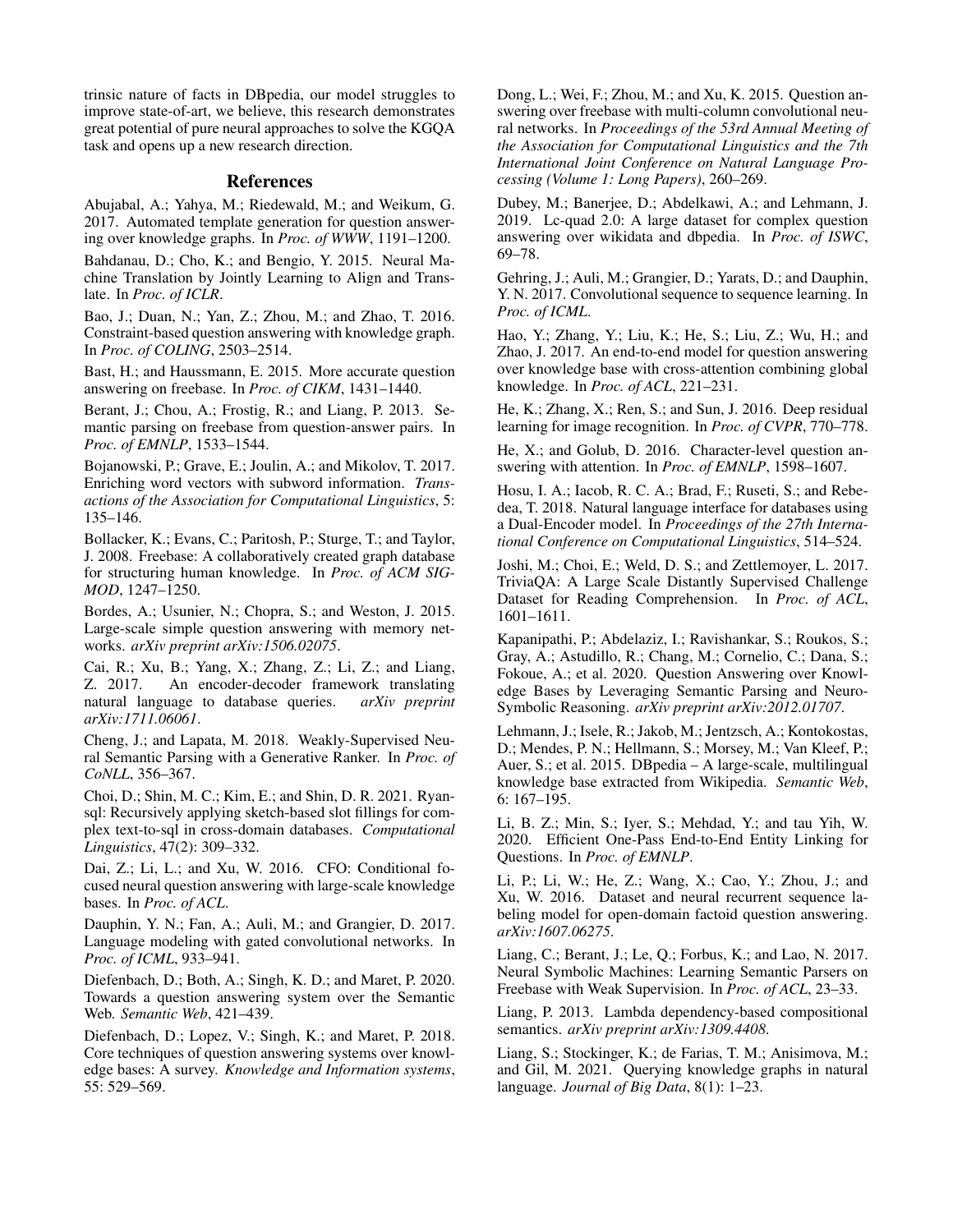<span id="page-8-7"></span>Lukovnikov, D.; Fischer, A.; and Lehmann, J. 2019. Pretrained transformers for simple question answering over knowledge graphs. In *Proc. of ISWC*.

<span id="page-8-8"></span>Lukovnikov, D.; Fischer, A.; Lehmann, J.; and Auer, S. 2017. Neural network-based question answering over knowledge graphs on word and character level. In *Proc. of WWW*, 1211–1220.

<span id="page-8-9"></span>Maheshwari, G.; Trivedi, P.; Lukovnikov, D.; Chakraborty, N.; Fischer, A.; and Lehmann, J. 2019. Learning to rank query graphs for complex question answering over knowledge graphs. In *Proc. of ISWC*, 487–504.

<span id="page-8-1"></span>Mitchell, T.; Cohen, W.; Hruschka, E.; Talukdar, P.; Betteridge, J.; Carlson, A.; Dalvi, B.; Gardner, M.; Kisiel, B.; Krishnamurthy, J.; Lao, N.; Mazaitis, K.; Mohamed, T.; Nakashole, N.; Platanios, E.; Ritter, A.; Samadi, M.; Settles, B.; Wang, R.; Wijaya, D.; Gupta, A.; Chen, X.; Saparov, A.; Greaves, M.; and Welling, J. 2015. Never-Ending Learning. In *Proc. of AAAI*.

<span id="page-8-25"></span>Ngomo, N. 2018. 9th challenge on question answering over linked data (QALD-9). *Language*, 7(1).

<span id="page-8-15"></span>Nguyen, T.; Rosenberg, M.; Song, X.; Gao, J.; Tiwary, S.; Majumder, R.; and Deng, L. 2016. MS MARCO: A human generated machine reading comprehension dataset. In *CoCo@ NIPS*.

<span id="page-8-0"></span>Pellissier Tanon, T.; Weikum, G.; and Suchanek, F. 2020. YAGO 4: A Reason-able Knowledge Base. In *Proc. of ESWC*, 583–596.

<span id="page-8-19"></span>Petrochuk, M.; and Zettlemoyer, L. 2018. SimpleQuestions Nearly Solved: A New Upperbound and Baseline Approach. In *Proc. of EMNLP*, 554–558.

<span id="page-8-16"></span>Rajpurkar, P.; Zhang, J.; Lopyrev, K.; and Liang, P. 2016. SQuAD: 100,000+ questions for machine comprehension of text. In *Proc. of EMNLP*, 2383–2392.

<span id="page-8-13"></span>Reddy, S.; Lapata, M.; and Steedman, M. 2014. Large-scale semantic parsing without question-answer pairs. *Transactions of the Association for Computational Linguistics*, 2: 377–392.

<span id="page-8-28"></span>Sakor, A.; Singh, K.; and Vidal, M. E. 2019. FalCon: An entity and relation linking framework over DBpedia. In *Proc. of CEUR Workshop*, volume 2456, 265–268.

<span id="page-8-4"></span>Singh, K.; Both, A.; Sethupat, A.; and Shekarpour, S. 2018. Frankenstein: A platform enabling reuse of question answering components. In *Proc. of ESWC*, 624–638. Springer.

<span id="page-8-2"></span>Steiner, T.; Verborgh, R.; Troncy, R.; Gabarro, J.; and Van de Walle, R. 2012. Adding realtime coverage to the Google knowledge graph. In *Proc. of ISWC*.

<span id="page-8-20"></span>Su, Y.; Sun, H.; Sadler, B.; Srivatsa, M.; Gür, I.; Yan, Z.; and Yan, X. 2016. On generating characteristic-rich question sets for qa evaluation. In *Proc. of EMNLP*, 562–572.

<span id="page-8-6"></span>Trivedi, P.; Maheshwari, G.; Dubey, M.; and Lehmann, J. 2017. LC-QuAD: A corpus for complex question answering over knowledge graphs. In *Proc. of ISWC*, 210–218.

<span id="page-8-12"></span>Unger, C.; Buhmann, L.; Lehmann, J.; Ngonga Ngomo, A.- ¨ C.; Gerber, D.; and Cimiano, P. 2012. Template-based question answering over RDF data. In *Proc. of WWW*, 639–648.

<span id="page-8-5"></span>Usbeck, R.; Ngomo, A.-C. N.; Haarmann, B.; Krithara, A.; Röder, M.; and Napolitano, G. 2017. 7th open challenge on question answering over linked data (QALD-7). In *Semantic Web Evaluation Challenge*, 59–69.

<span id="page-8-26"></span>Vakulenko, S.; Fernandez Garcia, J. D.; Polleres, A.; de Rijke, M.; and Cochez, M. 2019. Message passing for complex question answering over knowledge graphs. In *Proc. of CIKM*, 1431–1440.

<span id="page-8-21"></span>Vaswani, A.; Shazeer, N.; Parmar, N.; Uszkoreit, J.; Jones, L.; Gomez, A. N.; Kaiser, Ł.; and Polosukhin, I. 2017. Attention is all you need. In *Proc. of NIPS*, 5998–6008.

<span id="page-8-18"></span>Wang, B.; Shin, R.; Liu, X.; Polozov, O.; and Richardson, M. 2020. Rat-sql: Relation-aware schema encoding and linking for text-to-sql parsers.

<span id="page-8-24"></span>Wu, L.; Petroni, F.; Josifoski, M.; Riedel, S.; and Zettlemoyer, L. 2020. Scalable Zero-shot Entity Linking with Dense Entity Retrieval. In *Proc. of EMNLP*.

<span id="page-8-14"></span>Yao, X.; and Van Durme, B. 2014. Information extraction over structured data: Question answering with freebase. In *Proceedings of the 52nd Annual Meeting of the Association for Computational Linguistics (Volume 1: Long Papers)*, 956–966.

<span id="page-8-23"></span>Yin, P.; and Neubig, G. 2017. A syntactic neural model for general-purpose code generation. In *Proc. of ACL*, 440–450.

<span id="page-8-22"></span>Yin, W.; Yu, M.; Xiang, B.; Zhou, B.; and Schütze, H. 2016. Simple Question Answering by Attentive Convolutional Neural Network. In *Proceedings of COLING 2016, the 26th International Conference on Computational Linguistics: Technical Papers*, 1746–1756. The COLING 2016 Organizing Committee.

<span id="page-8-11"></span>Yin, X.; Gromann, D.; and Rudolph, S. 2021. Neural machine translating from natural language to SPARQL. *Future Generation Computer Systems*, 117: 510–519.

<span id="page-8-10"></span>Yu, M.; Yin, W.; Hasan, K. S.; dos Santos, C.; Xiang, B.; and Zhou, B. 2017. Improved Neural Relation Detection for Knowledge Base Question Answering. In *Proc. of ACL*.

<span id="page-8-17"></span>Yu, T.; Li, Z.; Zhang, Z.; Zhang, R.; and Radev, D. R. 2018. TypeSQL: Knowledge-Based Type-Aware Neural Text-to-SQL Generation. In *NAACL*.

<span id="page-8-3"></span>Zettlemoyer, L. S.; and Collins, M. 2005. Learning to map sentences to logical form: structured classification with probabilistic categorial grammars. In *Proc. of UAI*.

<span id="page-8-27"></span>Zou, L.; Huang, R.; Wang, H.; Yu, J. X.; He, W.; and Zhao, D. 2014. Natural language question answering over RDF: a graph data driven approach. In *Proceedings of the 2014 ACM SIGMOD international conference on Management of data*, 313–324.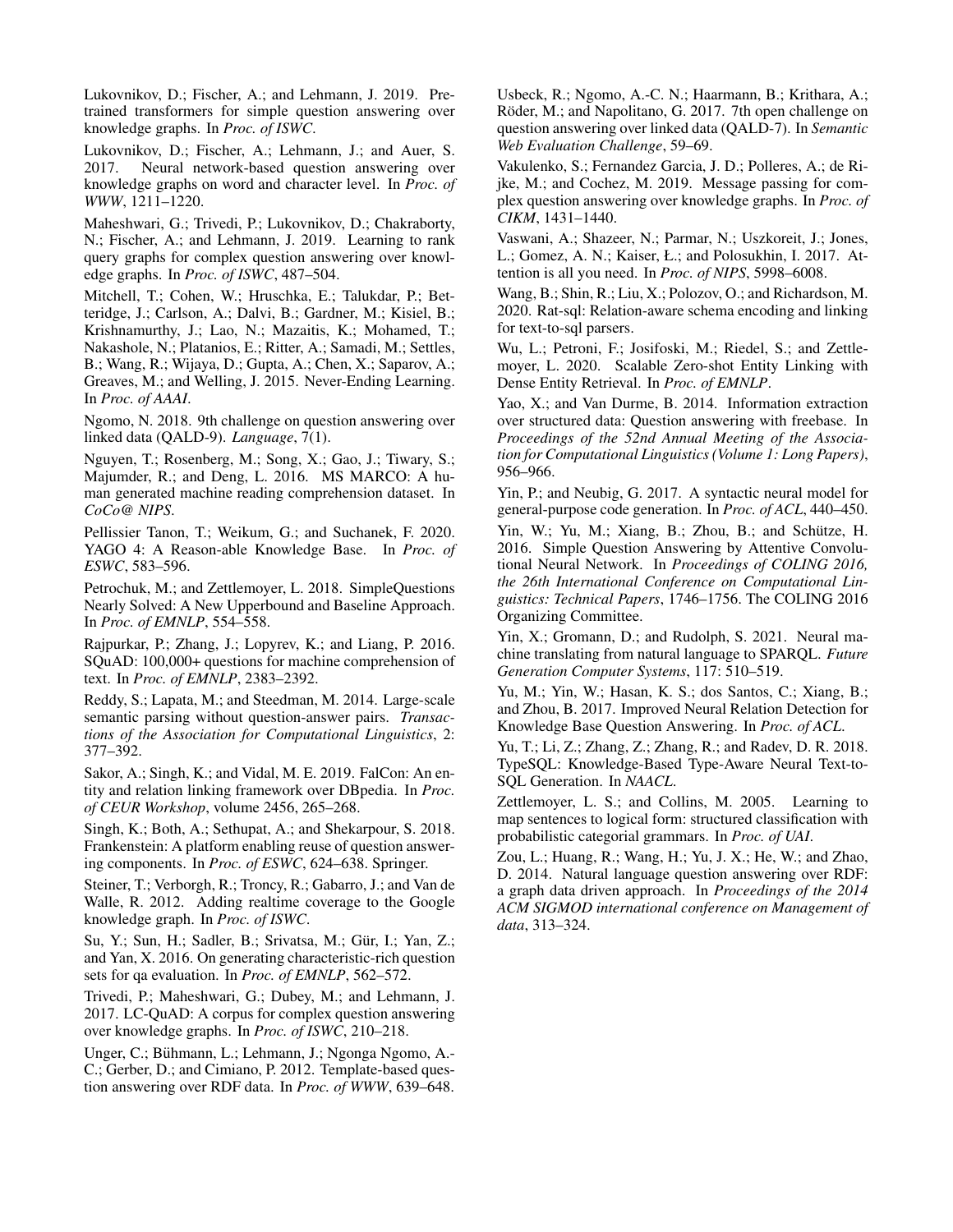<span id="page-9-0"></span>

Figure 7: An illustrative example for Scenario 'A': Noise-Free Linking. To align the surface forms of the entities/relations mentions in the given question text, we used word embedding as it offers higher alignment  $F_1$ . We used Falcon as a linker.

<span id="page-9-1"></span>

Figure 8: An illustrative example for Scenario 'B': Partly Noisy Linking. To align the surface forms of the entities/relations mentions in the given question text, we used exact match as well as string overlap based *Jaccard similarity* with a threshold of 0.7. We used Falcon as a linker.

### Evaluation Metric

*1) Precision, Recall, and*  $F_1$  *for Single Question: For single* question  $Q$ , we compute precision  $P$ , recall  $R$ , and  $F_1$ using the set of *gold answer entities*  $S_q$  and *predicted answer entities*  $S_p$ . While computing these metrics, we handle boundary cases as follows. If  $S_g = S_p = \emptyset$  then we take  $P = R = F_1 = 1$ . If only  $S_g = \emptyset$  then we take  $R = F_1 = 0.$ 

*2) Macro Precision, Macro Recall, Macro* F1*, and Macro* F<sup>1</sup> *QALD:* These metrics are defined for the whole dataset. For this, we first compute  $P$ ,  $R$ , and  $F_1$  at individual question level and average of these numbers across entire dataset gives us the *macro* version of these metrics. For  $F_1$ , if use the boundary condition of having  $P = 1$  when  $S_p = \emptyset$ ,  $S_q \neq \emptyset$  then such a Macro  $F_1$  is called as *Macro*  $F_1$ 

*QALD* as per [Ngomo](#page-8-25) [\(2018\)](#page-8-25). But if we instead use  $P = 0$ then it is called Macro  $F_1$ .

*3) Precision, Recall, and*  $F_1$  *for the whole set:* For whole set, P and R are same as *macro* version of these metrics.  $F_1$ , however, is computed by taking Harmonic mean of these  $P$  and  $R$ . The reported metrics for the LC-QuAD-1 dataset were computed in this manner.

*4) Answer Match (AM):* For a question Q, when executing the predicted SPARQL, if we have  $S_p = S_q$  then we say AM=1 otherwise AM=0.

# Anecdotal Examples

Table [7](#page-11-0) shows examples from LC-QuAD-1 test set where our neural graph search module is unable to disambiguate between two very similar looking relations that exist in DBpedia for an entity.

Table [8](#page-11-1) captures examples from QALD-9 test set where gold SPARQL have a peculiar structure just because the way in which corresponding facts are being captured within in the DBpedia and that makes it almost impossible for any KB agnostic techniques (such as seq2seq) to output such structures. The first two rows of Table [7](#page-11-0) shows examples where gold SPARQL queries of two very similar questions is quite different. Even though Falcon picks correct entities, our SPARQL silhouette struggle to yield two differently structured SPARQL queries for two very similar looking natural language questions. Third row of the table contains some entities/relations containing *dct, dbc*, etc. Falcon linker does not tag these kinds of entity/relation, so we miss out correctly predicting the sketch in Stage-I and so in Stage-II as well.

Table [9](#page-12-0) shows various examples from QALD-9 test set where we miss predicting the correct sketch of SPARQL because of very few number of such examples present in the training set. These are examples where SPARQL contains infrequent keywords such as GROUP BY, UNION, FILTER etc.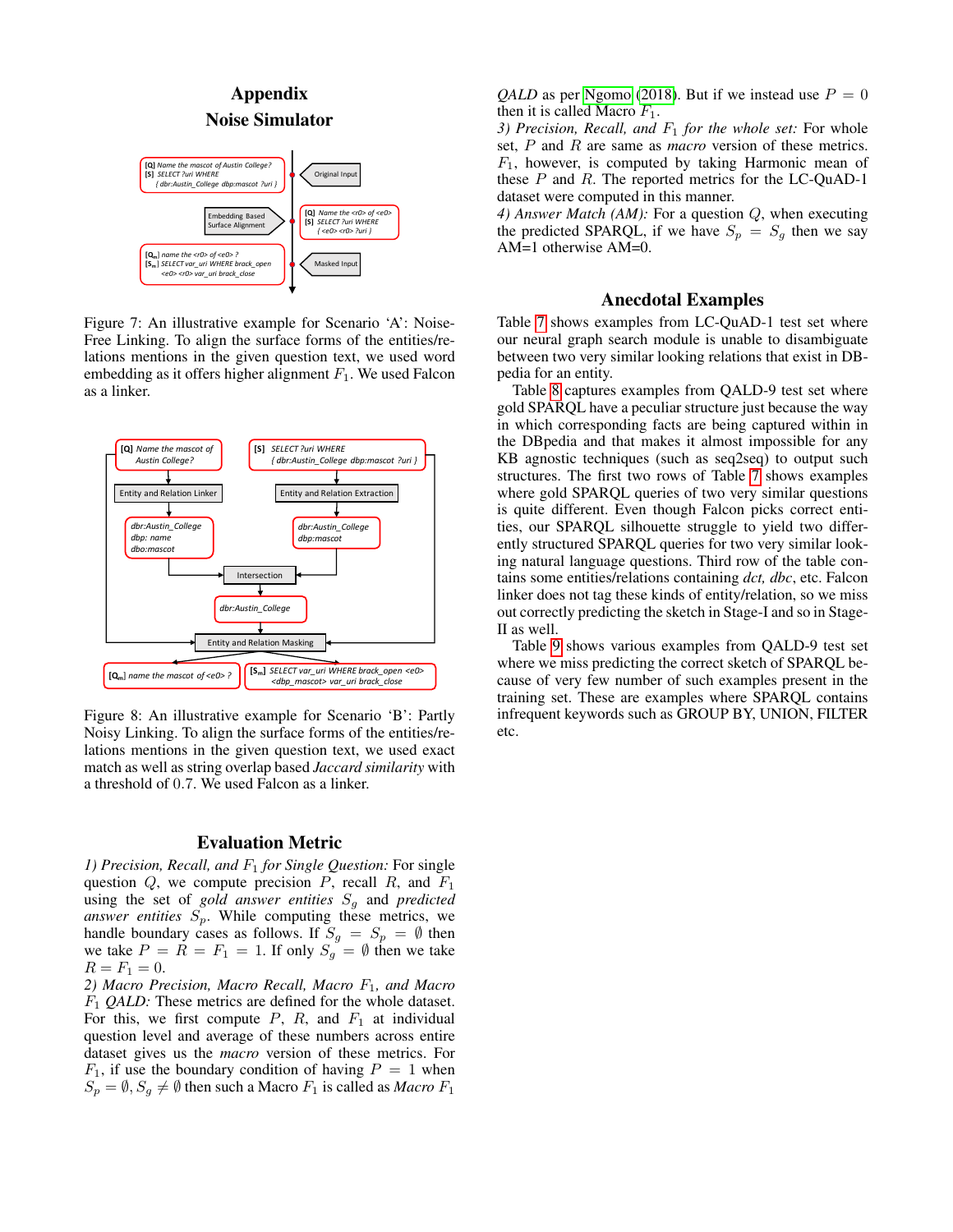<span id="page-10-1"></span>

| Hyperparameter         | <b>Tuning Range</b>                                                                           | <b>Best</b><br>Value |
|------------------------|-----------------------------------------------------------------------------------------------|----------------------|
| $\eta$ for Stage-I     | $[1 \times 10^{-1}, 2 \times 10^{-1}, 2.5 \times 10^{-1}, 5.0 \times 10^{-1}]$                | 0.25                 |
| $\eta$ for Stage-II    | $[10^{-4}, 10^{-5}, 10^{-6}]$                                                                 | $10^{-5}$            |
| b for both stages      |                                                                                               | 8                    |
| $\alpha$ for LC-QuAD-1 | $[1 \times 10^{-1}, 4 \times 10^{-1}, 6 \times 10^{-1}, 7 \times 10^{-1}]$ $4 \times 10^{-1}$ |                      |
| $\alpha$ for QALD-9    | $[1 \times 10^{-1}, 4 \times 10^{-1}, 6 \times 10^{-1}, 7 \times 10^{-1}]$ $6 \times 10^{-1}$ |                      |

<span id="page-10-2"></span>Table 6: Tuning range and the final chosen best values of various hyperparameters.  $\eta$  means learning rate and b means batch size.



Figure 9: Change in validation set accuracy with hyperparameter  $\alpha$ 

<span id="page-10-0"></span>

Figure 10: An example of input to the neural graph search module.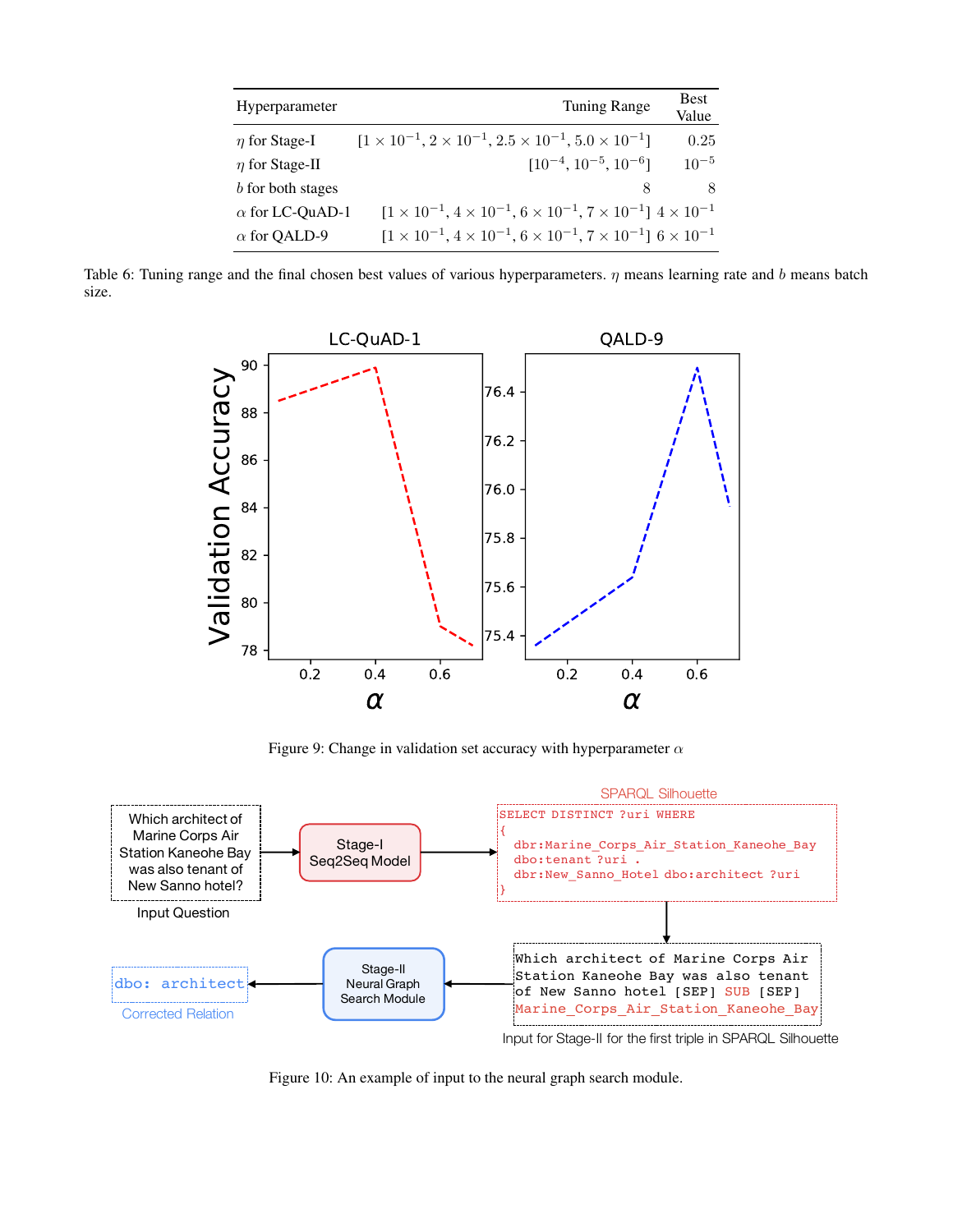<span id="page-11-0"></span>

| <b>Ouestion</b>                                                                                                               | Gold<br><b>Relation</b> | Predicted<br><b>Relation</b> |
|-------------------------------------------------------------------------------------------------------------------------------|-------------------------|------------------------------|
| Where was the person born who died in <b>Bryn Mawr</b><br>Hospital?                                                           | placeOfDeath            | deathPlace                   |
| Name the rivers who originate from Essex?                                                                                     | mouthPlace              | sourceRegion                 |
| Name the artist who made Dream Dancing and is of-<br>ten associated with <b>Joe Pass</b> .                                    | associatedBand          | associatedMusicalArtist      |
| What is used as money for French Southern and<br>Antarctic Lands is also the product of the <b>Karafarin</b><br><b>Bank</b> ? | product                 | products                     |

Table 7: Anecdotal examples from LC-QuAD-1 test set where graph search module is unable to disambiguate between two closely related relations (gold and predicted) that are available for the highlighted entities in DBpedia.

<span id="page-11-1"></span>

| Ouestion                                              | Gold SPARQL                                                                                                           | SPARQL silhouette                                                                                 |
|-------------------------------------------------------|-----------------------------------------------------------------------------------------------------------------------|---------------------------------------------------------------------------------------------------|
| Who was called Scar-<br>face?                         | <b>SELECT ?uri WHERE</b><br>?uri dbo:alias ?alias<br>FILTER contains (lcase (?alias),<br>"scarface")                  | <b>SELECT DISTINCT ?uri WHERE</b><br>dbr:Scarface dbo:alias ?uri                                  |
| <b>Who</b><br>called<br>was<br>Rodzilla?              | <b>SELECT DISTINCT ?uri WHERE</b><br>?uri $\lt$ http://xmlns.com/foaf/0.1/nick $>$<br>"Rodzilla"@en                   | <b>SELECT DISTINCT ?uri WHERE</b><br>dbr:Rodzilla dbo:alias ?uri                                  |
| Give me all gangsters<br>from the prohibition<br>era. | <b>SELECT DISTINCT ?uri WHERE</b><br>?uri dbo: occupation dbr: Gangster ;<br>dct:subject dbc:Prohibition-eragangsters | <b>SELECT DISTINCT ?uri WHERE</b><br>?uri a dbo: Film ;<br>dbo:time dbr:Gangsters_of_the_Frontier |

Table 8: Anecdotal examples from QALD-9 test set where gold SPARQL have a peculiar structure just because the specific way in which the corresponding facts are present in the DBpedia.